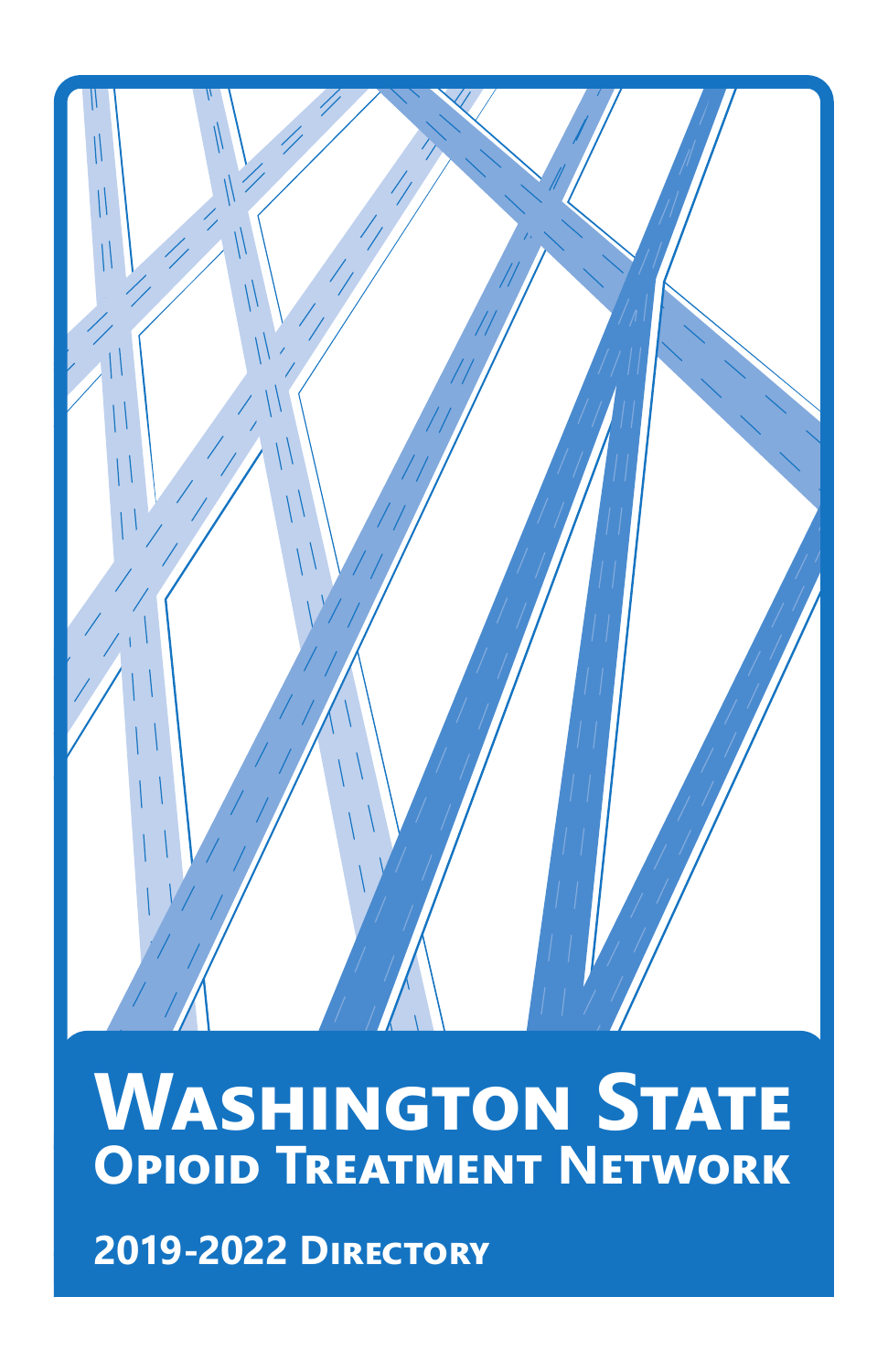# **Opioid Treatment Networks (OTN) were developed to provide treatment and medication to individuals with Opioid Use Disorder in Washington State.**

# **Organizations include:**

- **• Emergency departments**
- **• Jails**
- **• Syringe exchanges**
- **• Shelter**
- **• Fire department**

**OTNs initiate medication treatment for Opioid Use Disorder with identified individuals and make referrals to community providers for ongoing care.** 

**OTNs may offer all FDA-approved medications for Opioid Use Disorder: Buprenorphine; Methadone; and Naltrexone.**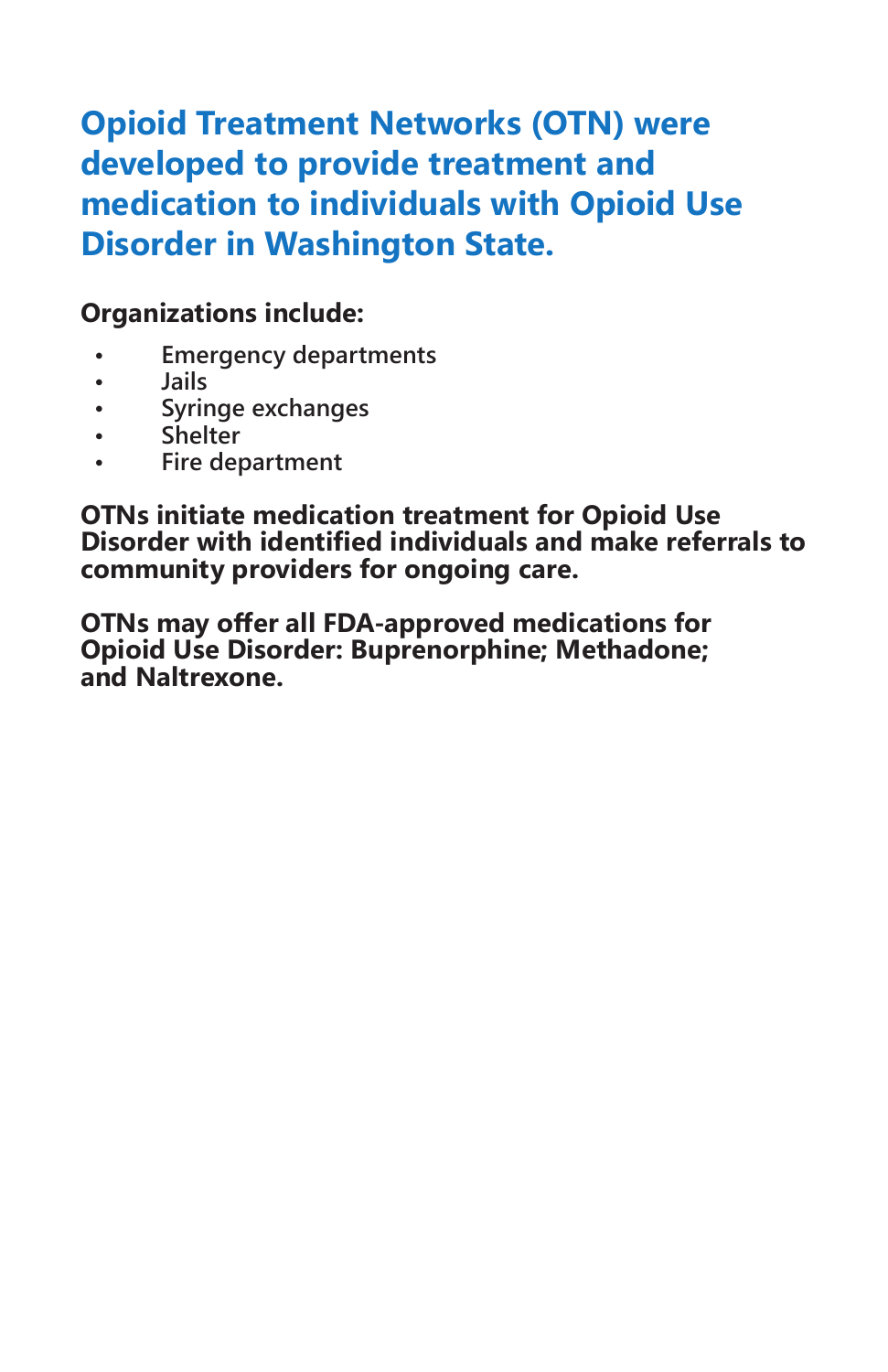| <b>OTN LOCATIONS</b>                                                                           |                                                    |                                      |                 |
|------------------------------------------------------------------------------------------------|----------------------------------------------------|--------------------------------------|-----------------|
| <b>Benton County Corrections Department</b>                                                    | $2^{\circ}$                                        |                                      |                 |
| <b>Capital Recovery Center</b><br><b>Downtown Emergency Services Center</b>                    | 3 <sup>°</sup><br>$\overline{A}$                   |                                      |                 |
|                                                                                                |                                                    | <b>Family Health Center</b>          | 5               |
| <b>Franklin County Jail</b>                                                                    | 6 <sup>1</sup>                                     |                                      |                 |
| <b>Harboview Medical Center</b><br><b>Kitsap County Jail</b><br><b>Klickitat Valley Health</b> | $\mathbf{7}$<br>$\boldsymbol{s}$<br>9 <sup>1</sup> |                                      |                 |
|                                                                                                |                                                    | <b>MultiCare Deaconness Hospital</b> | 10              |
|                                                                                                |                                                    | <b>PeaceHealth Southwest</b>         | $\overline{11}$ |
| <b>SCORE Jail</b>                                                                              | $12^{\circ}$                                       |                                      |                 |
| <b>Summit Pacific Medical Center</b>                                                           | 14)                                                |                                      |                 |
| <b>Swedish Health Services</b>                                                                 | 14 <sup>7</sup>                                    |                                      |                 |
| Tacoma Fire Department                                                                         | 15 <sup>1</sup>                                    |                                      |                 |

# **Each of the locations above have the following:**

- **Initiation Site**
- **Medication Treatment Site**
- **Prescription Option(s)**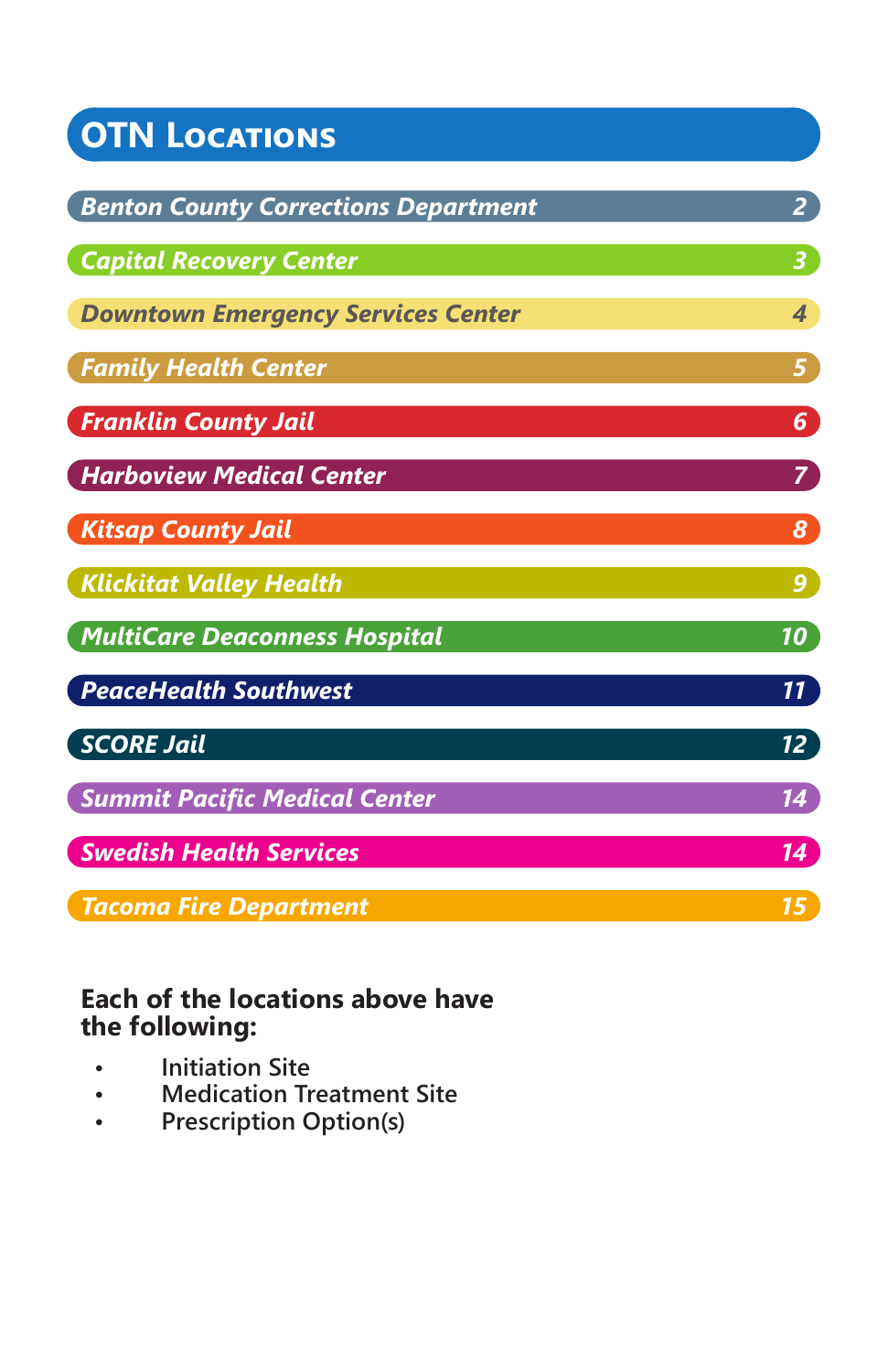# **Benton County Corrections Department**

7122 W. Okanogan Place, Bldg. B Kennewick, WA 99336

### *Initiation Site:*

**Lt. Joshua Combs** (509) 460-4926 **[joshua.combs@co.benton.wa.us](mailto:joshua.combs%40co.benton.wa.us?subject=)**

**Lisa Small** (509) 735-6555 **[Lisa.Small@co.benton.wa.us](mailto:Lisa.Small%40co.benton.wa.us?subject=)**

# *Medication Treatment Site(s):*

**Ideal Options** 1500 W Court St. Pasco, WA 99301 (877) 522-1275

### **Prescription Option(s):**

Buprenorphine Naltrexone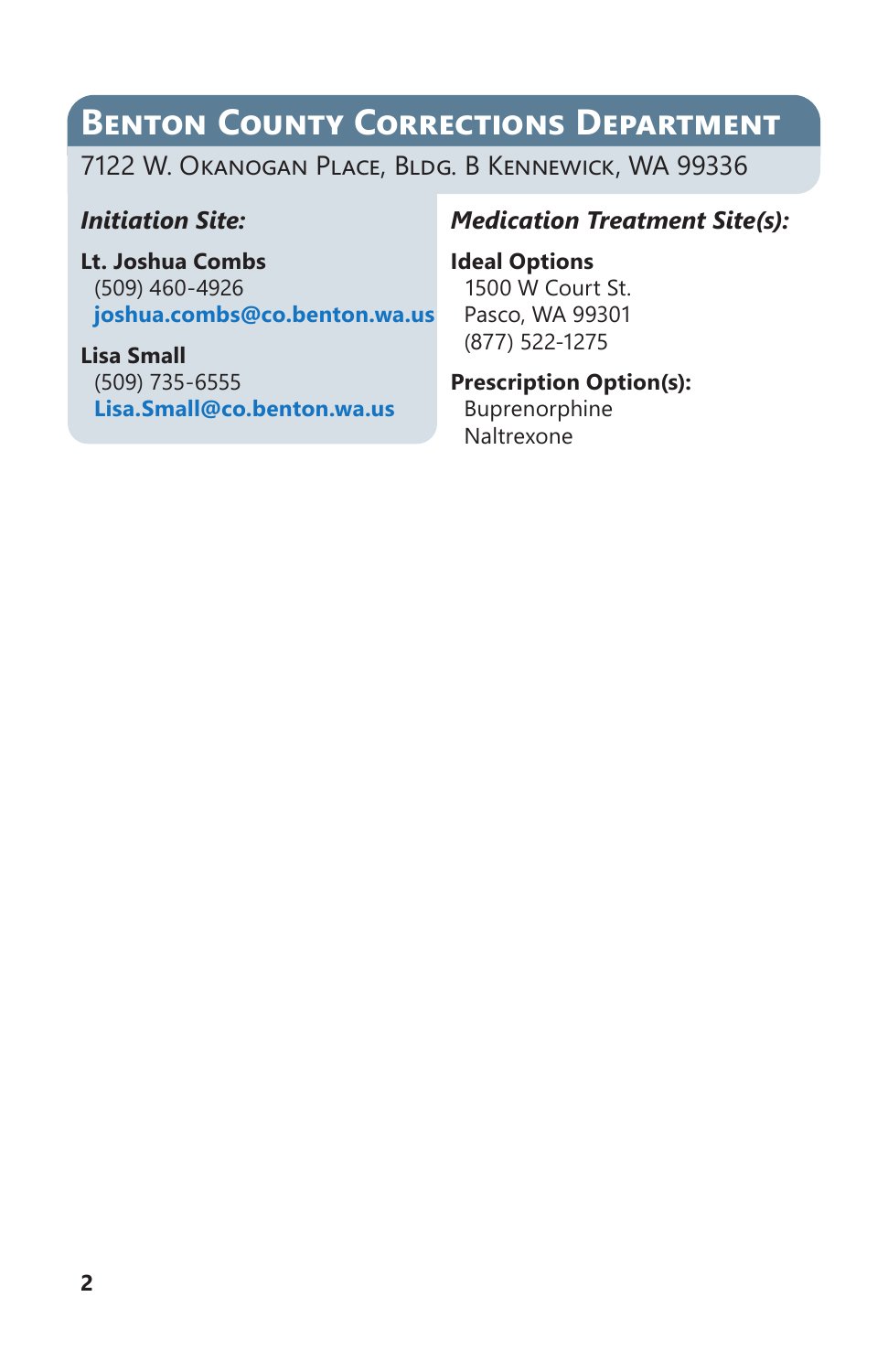# **Capital Recovery Center**

1011 10th Ave. SE Olympia, WA 98501

### *Initiation Site:*

**Ryan Herrington, MD Medical Director**

# *Medication Treatment Site(s):*

**Ideal Option** 205B Lilly Rd NE Ste. B Olympia, WA 98506

**Jeff Allgaier, MD, President and CEO** (877) 522-1275 **[jeffallgaier@idealoption.net](mailto:jeffallgaier%40idealoption.net?subject=)**

**Prescription Option(s):** Buprenorphine

**Valley View Health Center** 3775 Martin Way E Ste. A Olympia, WA 98506

**Charlotte Clark-Neitzel, MD** (360) 236-7166 **[cneitzel@vhc.org](mailto:cneitzel%40vhc.org?subject=)**

**Prescription Option(s):** Buprenorphine

**Evergreen Treatment Services** 6700 Martin Way E Ste. 117 Olympia, WA 98516

**David Beck, MD**  (360) 413-6910 **[dbeck@evergreentx.org](mailto:dbeck%40evergreentx.org?subject=)** **Prescription Option(s):** Buprenorphine

**Medtriq Treatment Center** 1000 Kresky Ave. #5 Centralia, WA 98531 (360) 528-0563

309 Market St. Aberdeen, WA 98520 (253) 666-6780

#### **AJ Shergill, DO, Medical Director [a.shergill@medtriq.com](mailto:a.shergill%40medtriq.com?subject=)**

**Prescription Option(s):** Buprenorphine

**Northwest Integrated Health** 5929 Westgate Blvd. Tacoma, WA 98406

**Asif Khan, MD, CEO**  (253) 503-0226 **[akhan@nwih.org](mailto:akhan%40nwih.org?subject=)**

#### **Prescription Option(s):** Buprenorphine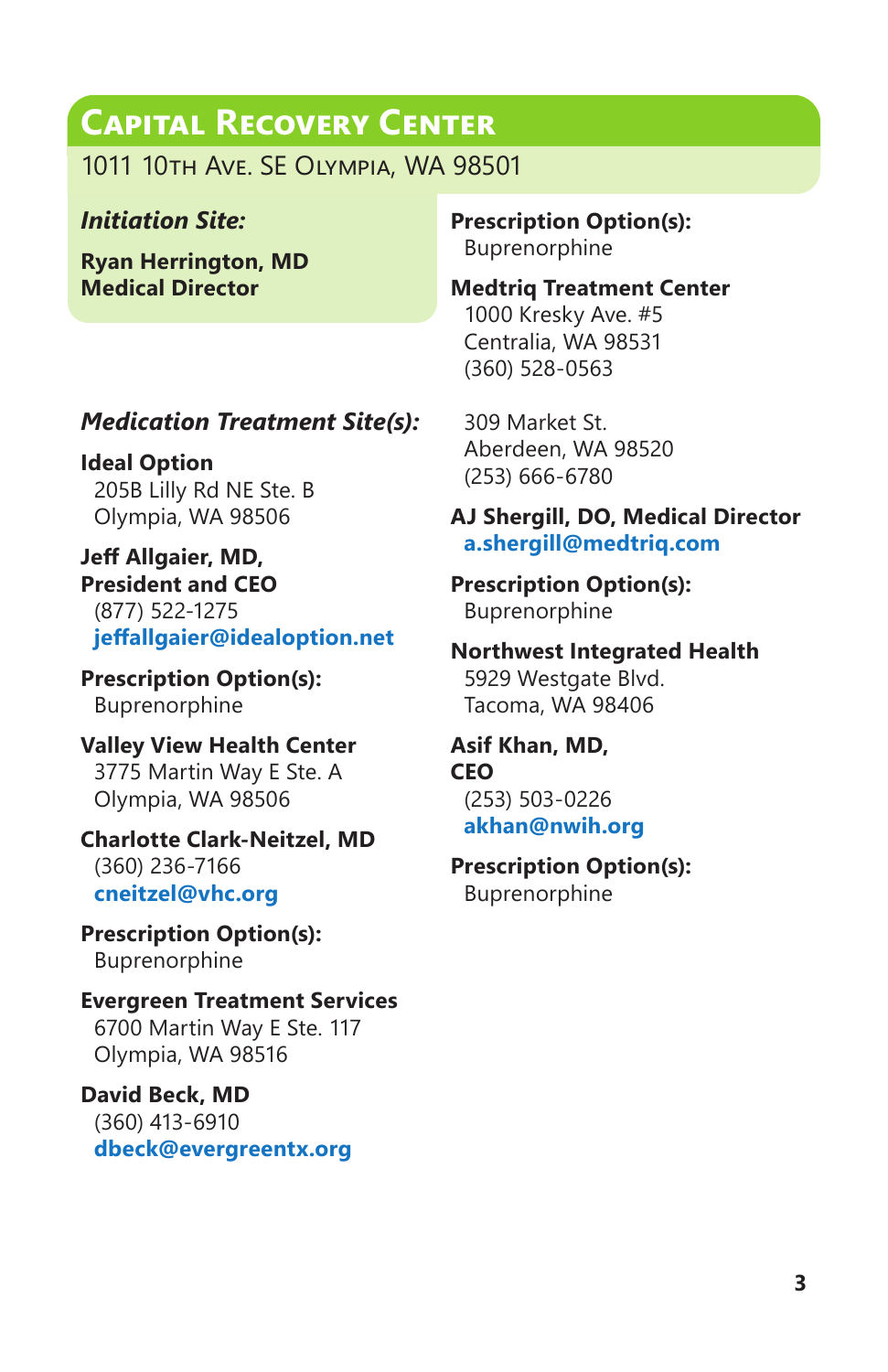# **Downtown Emergency Services Center**

515 3rd Ave. Seattle, WA 98104

### *Initiation Site:*

**April Gerard** (206) 464-6454 ext. 4193 **[agerard@desc.org](mailto:agerard%40desc.org?subject=)**

**Jeremy Hoog** (206) 464-6454 ext. 4193 **[jhoog@desc.org](mailto:jhoog%40desc.org?subject=)**

#### *Medication Treatment Site(s):*

**216 James Drop-In Center** 216 James St. Seattle, WA 98104 (206) 464-1570

#### **DESC Shelters**

517 3rd Ave. Seattle, WA 98104 (206) 464-1570

#### **Prescription Option(s):**

Buprenorphine Naltrexone

### **Hobson Clinic**

2121 S Plum St. Seattle, WA 98144 (206) 441-3043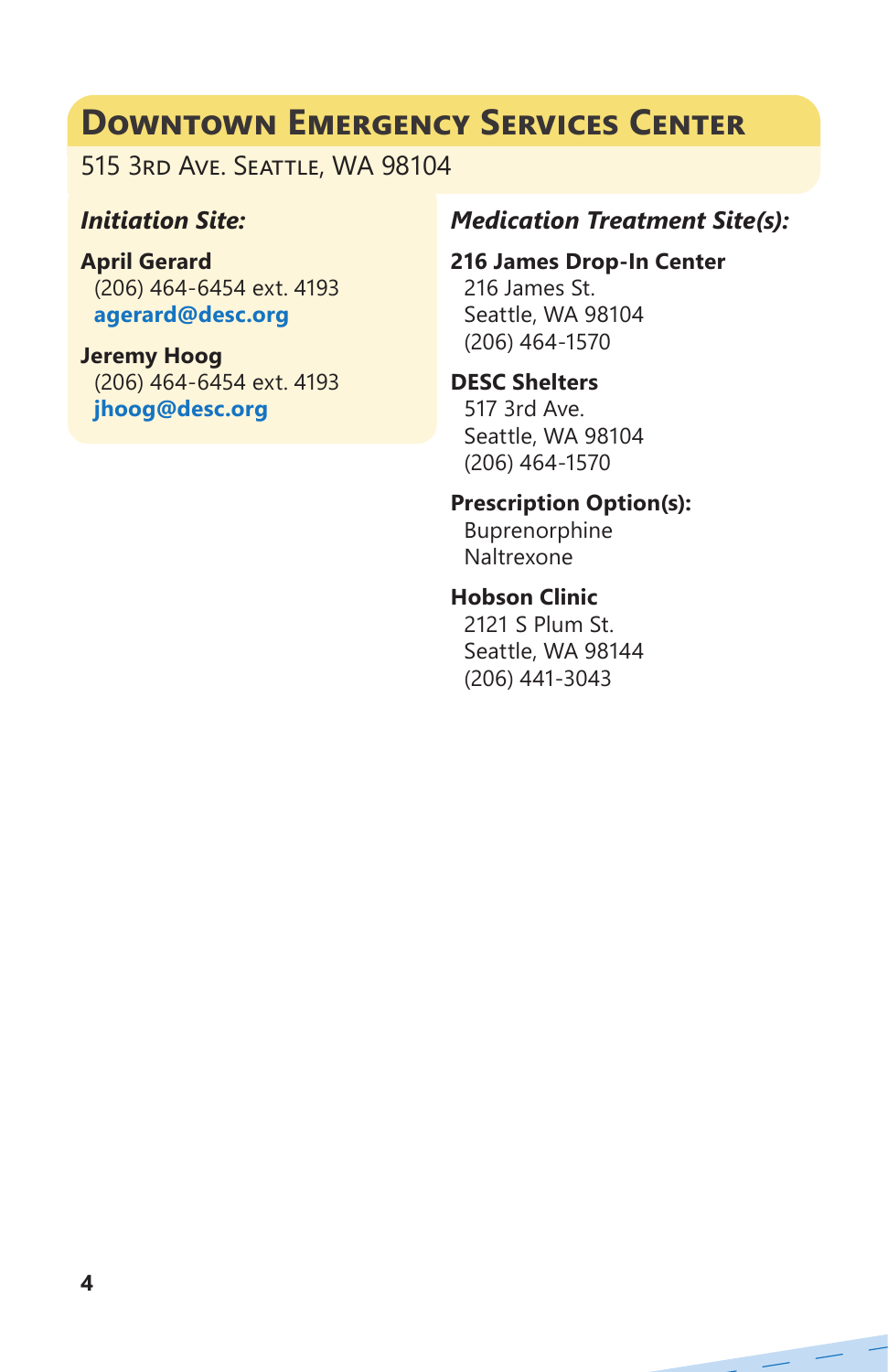# **Family Health Center**

1003 Koala Ave. Omak, WA 98941

#### *Initiation Site:*

**Briana Pardo** (509) 422-1914 **[bpardo@fhc.us](mailto:bpardo%40fhc.us?subject=)**

### *Medication Treatment Site(s):*

#### **Family Health Center Twisp**

541 2nd Ave. Twisp, WA 98856 Mail address: PO Box 1340 Okanogan, WA 98841 (509) 997-2011

#### **Prescription Option(s):**

Buprenorphine Naltrexone

#### **Family Health Center Brewster**

525 Jay Ave. NW Brewster, WA 98812 (509) 689-3455

#### **Prescription Option(s):**

Buprenorphine Naltrexone

#### **Family Health Center Bridgeport**

1015 Columbia Ave. Bridgeport, WA 98813 (509) 686-0603

#### **Prescription Option(s):**

Buprenorphine Naltrexone

#### **Family Health Center Tonasket**

 $=$   $=$   $=$ 

106 N Whitcomb Ave. Tonasket, WA 98855 (509) 486-0114

#### **Prescription Option(s):**

Buprenorphine Naltrexone

 $-221$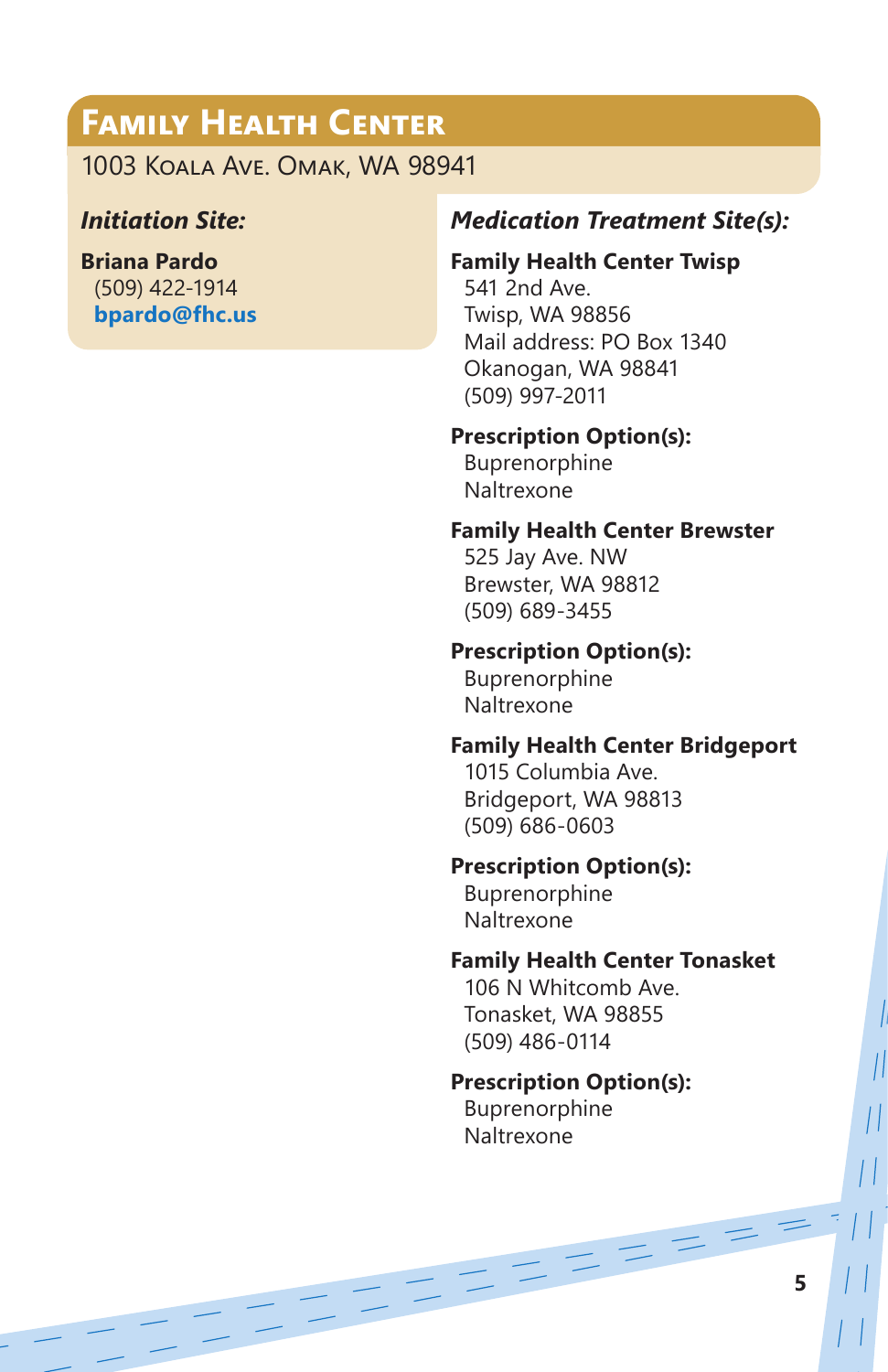# **Franklin County Jail**

# 8508 W. Gage Blvd Suite A101, Kennewick, WA 99336

#### *Initiation Site:*

**Comd. Stephen Sultemeier** (509)792-4439 **[ssultemeier@franklincountywa.](mailto:ssultemeier%40franklincountywa.gov?subject=) [gov](mailto:ssultemeier%40franklincountywa.gov?subject=)**

**Sara Williams [otn@franklincountywa.gov](mailto:otn%40franklincountywa.gov?subject=)**

### *Medication Treatment Site(s):*

**Ideal Option** 1500 W Court St. Pasco, WA 99301 (877) 522-1275

# **Prescription Option(s):**

Buprenorphine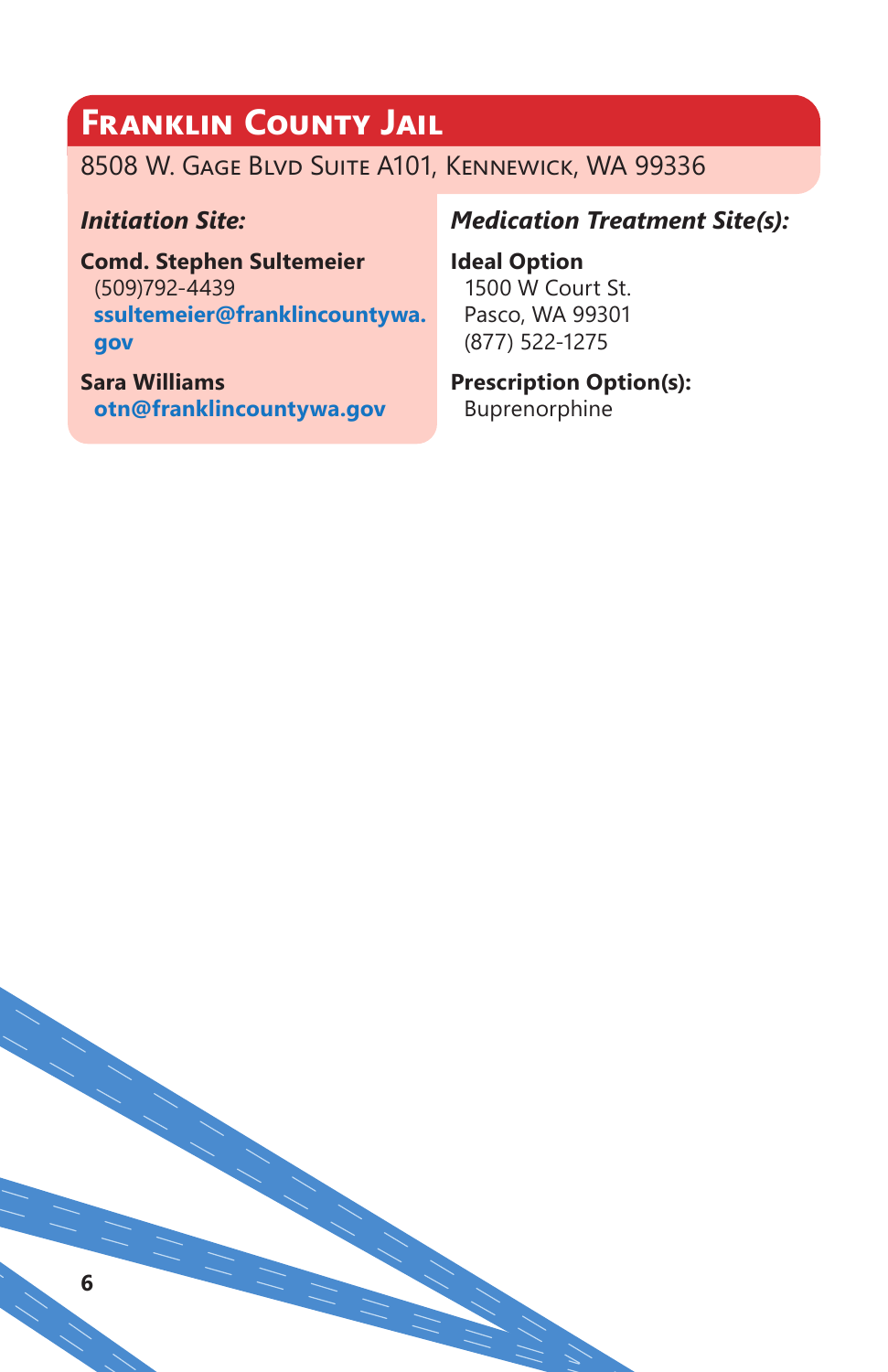# **Harborview Medical Center**

325 9th Ave. Seattle, WA 98104

### *Initiation Site:*

**Elsa Tamru** (206) 744-2332 **[tamru@uw.edu](mailto:tamru%40uw.edu?subject=)**

# *Medication Treatment Site(s):*

# **Harborview Medical Center**

325 9th Ave. Seattle, WA 98104 (206) 744-2332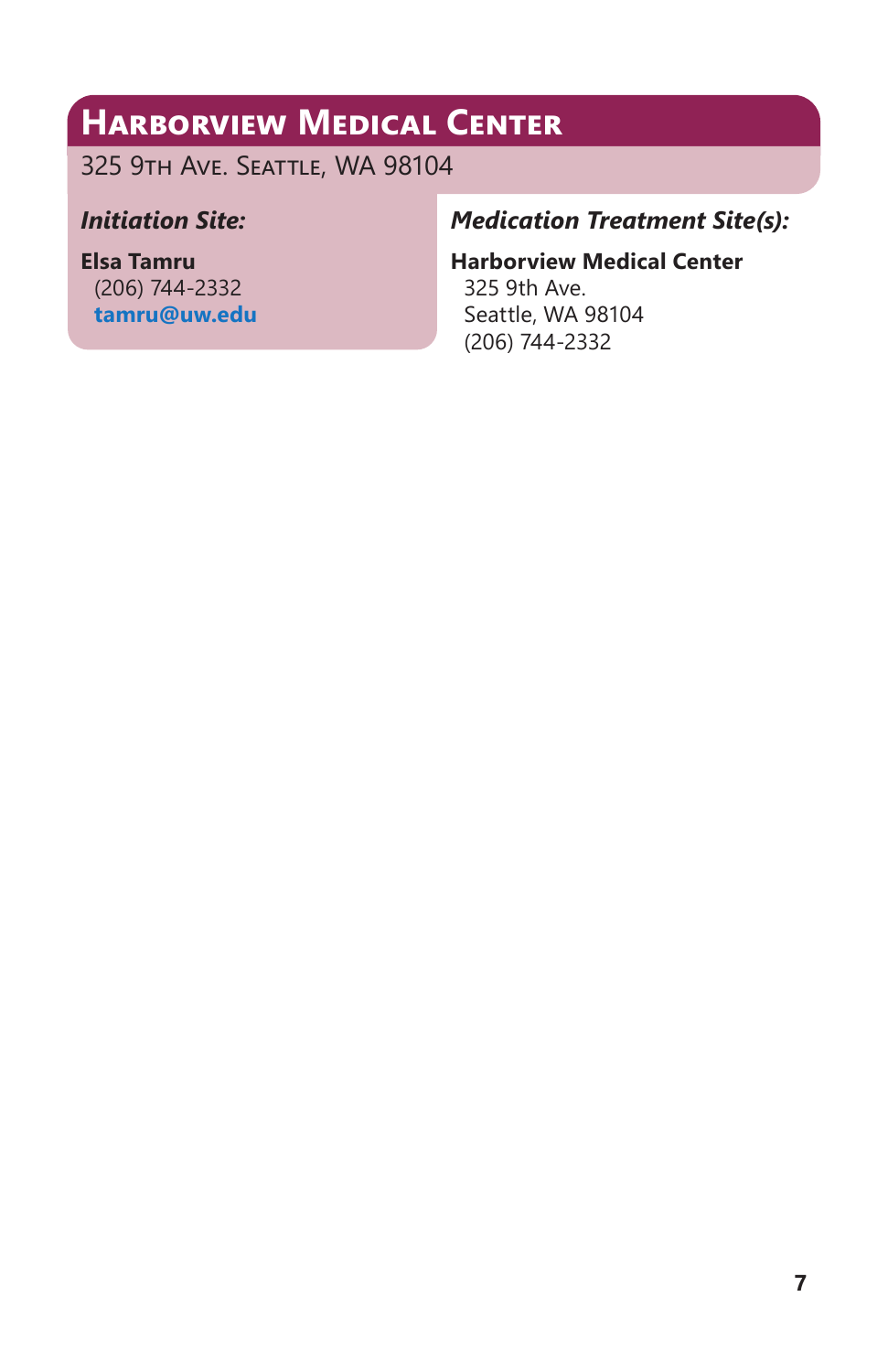# **Kitsap County Jail**

614 Division St. MS #33 Port Orchard, WA 98366

# *Initiation Site:*

**Chief Penelope Sapp** (360) 337-4514 **[psapp@co.kitsap.wa.us](mailto:psapp%40co.kitsap.wa.us?subject=)**

# *Medication Treatment Site(s):*

**Peninsula Community Health Services** 320 South Kitsap Blvd. Port Orchard, WA 98366

**Contact: Anthony Lyon-Loftus** (360) 377-3776 **[aelyonloftus@pchsweb.org](mailto:aelyonloftus%40pchsweb.org?subject=)**

# **Prescription Option(s):**

Buprenorphine Naltrexone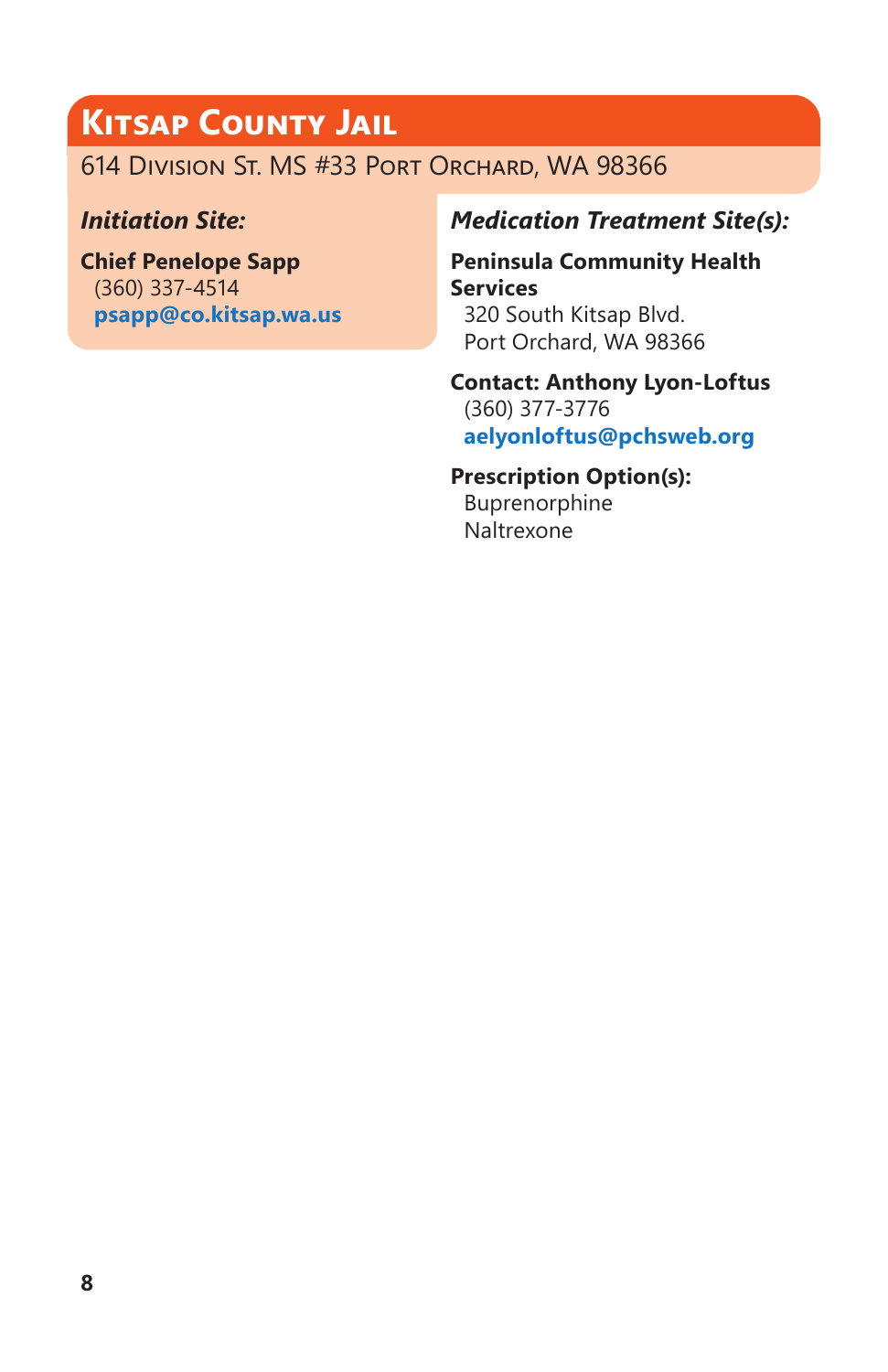# **Klickitat Valley Health**

310 S Roosevelt Goldendale, WA 98620

#### *Initiation Site:*

**Penny Andress** (509) 772-2735 **[plandress@kvhealth.net](mailto:plandress%40kvhealth.net?subject=)**

**Annie Stone** (509) 773-4017 **[astone@kvhealth.net](mailto:astone%40kvhealth.net?subject=)**

**James Tuning** (509) 773-4017 **[jtuning@kvhealth.net](mailto:jtuning%40kvhealth.net?subject=)**

**Chris Twohy, SUDP** (509) 773-4017 **[ctwohy@kvhealth.net](mailto:ctwohy%40kvhealth.net?subject=)**

#### *Medication Treatment Site(s):*

**Klickitat Valley Health Family Medicine** 317 Sanders Way Goldendale, WA 98620

**Contact: Penny Andress** (509) 772-2735 **[plandress@kvhealth.net](mailto:plandress%40kvhealth.net?subject=)**

**James Tuning** (509) 773-4017 **[jtuning@kvhealth.net](mailto:jtuning%40kvhealth.net?subject=)**

**Chris Twohy, SUDP** (509) 773-4017 [ctwohy@kvhealth.net](mailto:ctwohy%40kvhealth.net?subject=)

**Prescription Option(s):** Buprenorphine Naltrexone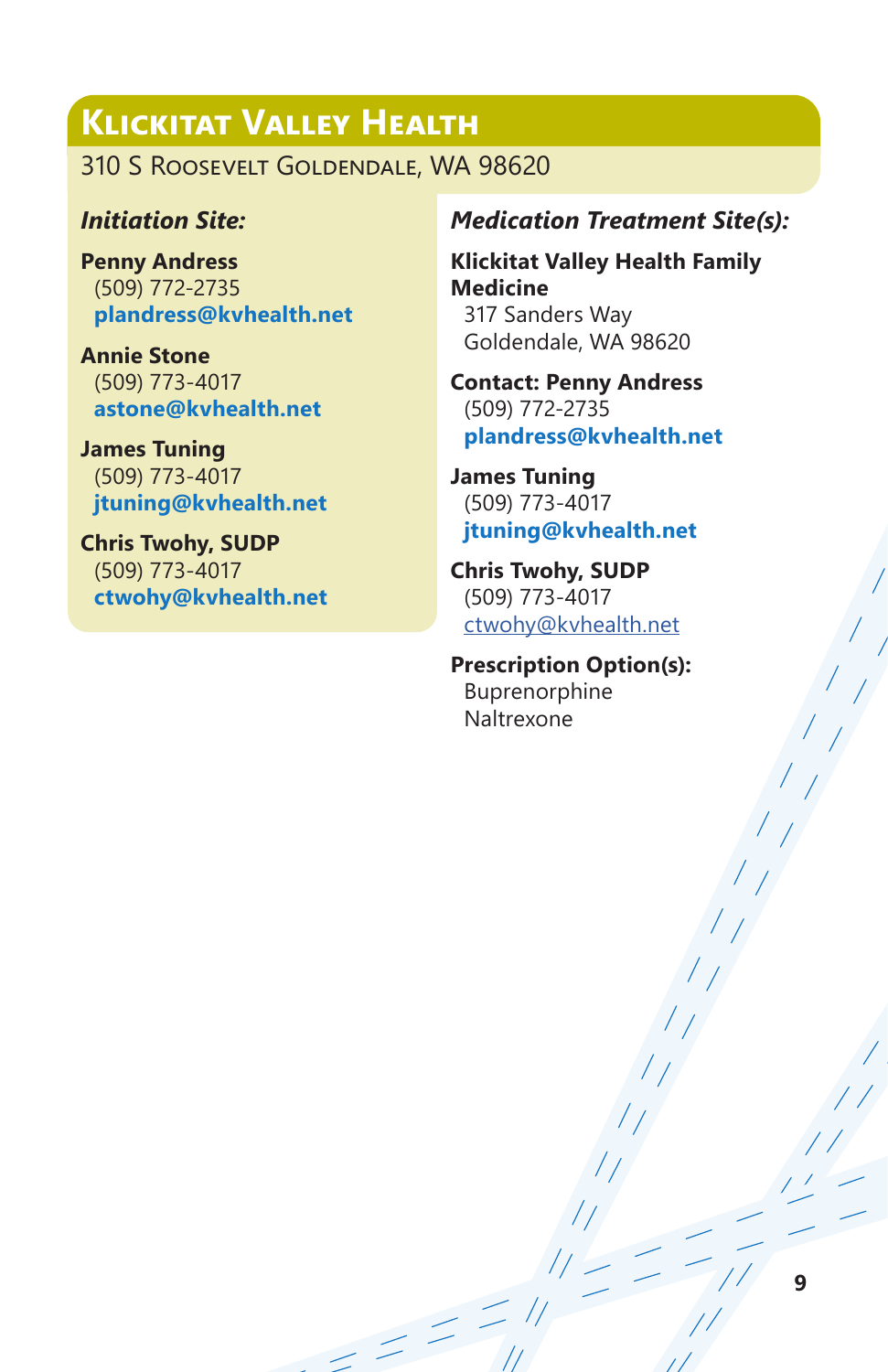# **MultiCare Deaconess Hospital**

800 W 5th Ave. Spokane, WA 99204

### *Initiation Site:*

**Debbie Waltman** (509) 473-7148 **[Debbie.waltman@multicare.org](mailto:Debbie.waltman%40multicare.org?subject=)**

**Dr. Lora Jasman** (509) 342-3304 **[Lora.jasman@multicare.org](mailto:Lora.jasman%40multicare.org?subject=)**

### *Medication Treatment Site(s):*

**MultiCare Rockwood Clinic** 400 E 5th Ave. Spokane, WA 99202

# **Prescription Option(s):** Buprenorphine

Naltrexone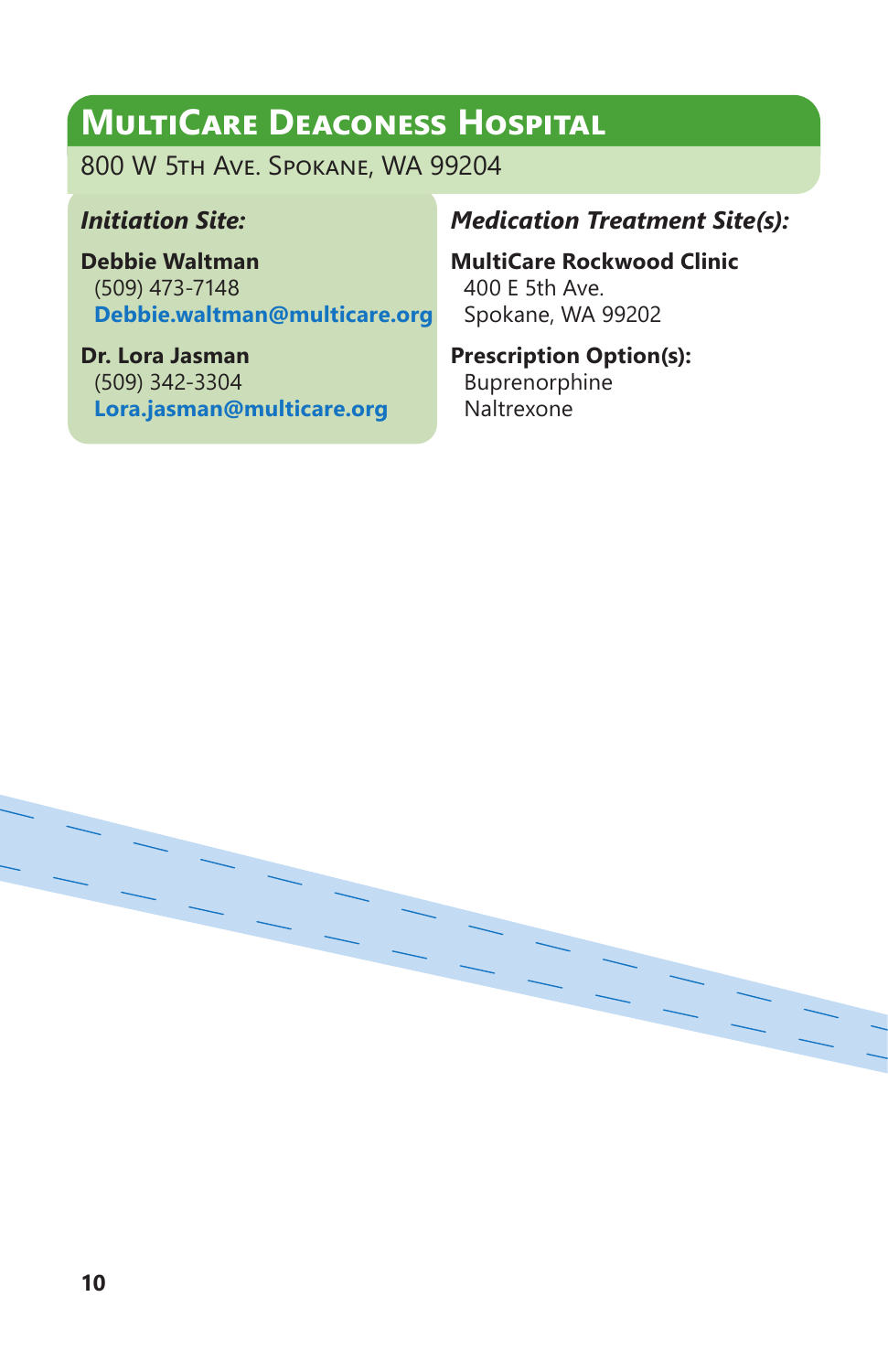# **PeaceHealth Southwest**

400 NE Mother Joseph Place Vancouver, WA 98664

### *Initiation Site:*

**Jaimee Maves** (360) 514-2608 **[jmaves@peacehealth.org](mailto:jmaves%40peacehealth.org?subject=)**

**Lawrence Neville** (360) 514-2002 **[lneville@peacehealth.org](mailto:lneville%40peacehealth.org?subject=)**

### *Medication Treatment Site(s):*

**Lifeline Connections** 1601 E Fourth Plain Blvd. Bldg. 17 Ste. A212 Vancouver, WA 98661

#### **Prescription Option(s):** Buprenorphine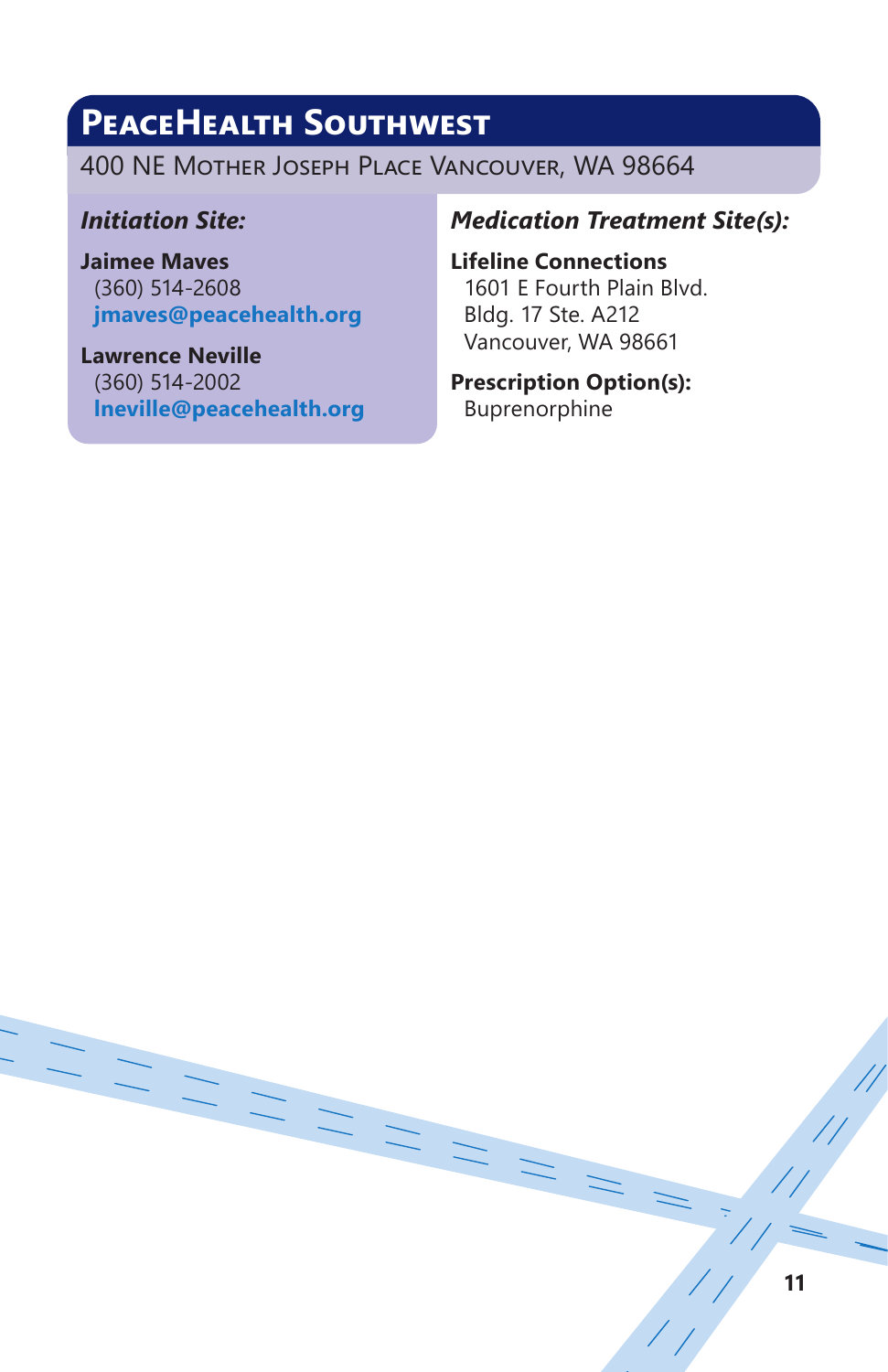# **SCORE Jail**

### 20817 17th Ave. S Des Moines, WA 98198

#### *Initiation Site:*

**Lt. Jeff Gepner** (206) 257-6216 **[jgepner@scorejail.org](mailto:jgepner%40scorejail.org?subject=)**

**Tela Sigsworth, HSA**  (206) 257-6276 **[Tela.sigsworth@wellpath.us](mailto:Tela.sigsworth%40wellpath.us?subject=)**

**Rita Whitman, FNPC** (206) 257-6275 **[rwhitman@wellpath.us](mailto:rwhitman%40wellpath.us?subject=)**

**SCORE Jail Medical** Main Line (206) 257-6275

**Ideal Option** (206) 257-6288

#### *Medication Treatment Site(s):*

**Sound Integrated Health,**  3640 S. Cedar St., Suite M. Tacoma, WA 98057

405 S. 4th St. Renton, WA 98310

4060 Wheaton Way, Suite G. Bremerton, WA 98310

**Ideal Option** 1-360-200-6765

**Prescription Option(s):** Buprenorphine Naltrexone Methadone

#### **Evergreen Treatment Services**

**ETS-Seattle** 1700 Airport Way S. Seattle, WA 98134 (206) 223-3644

**ETS-SKCC South King County Clinic-Renton**

1412 SW. 43rd. St., Suite 140 Renton, WA 98057 (425) 264-0750

#### **ETS-SSC South Sound Clinic-Olympia**

6700 Martin Way E., Suite 117 Olympia, WA 98156 (360) 413-6910

**Prescription Option(s):** Buprenorphine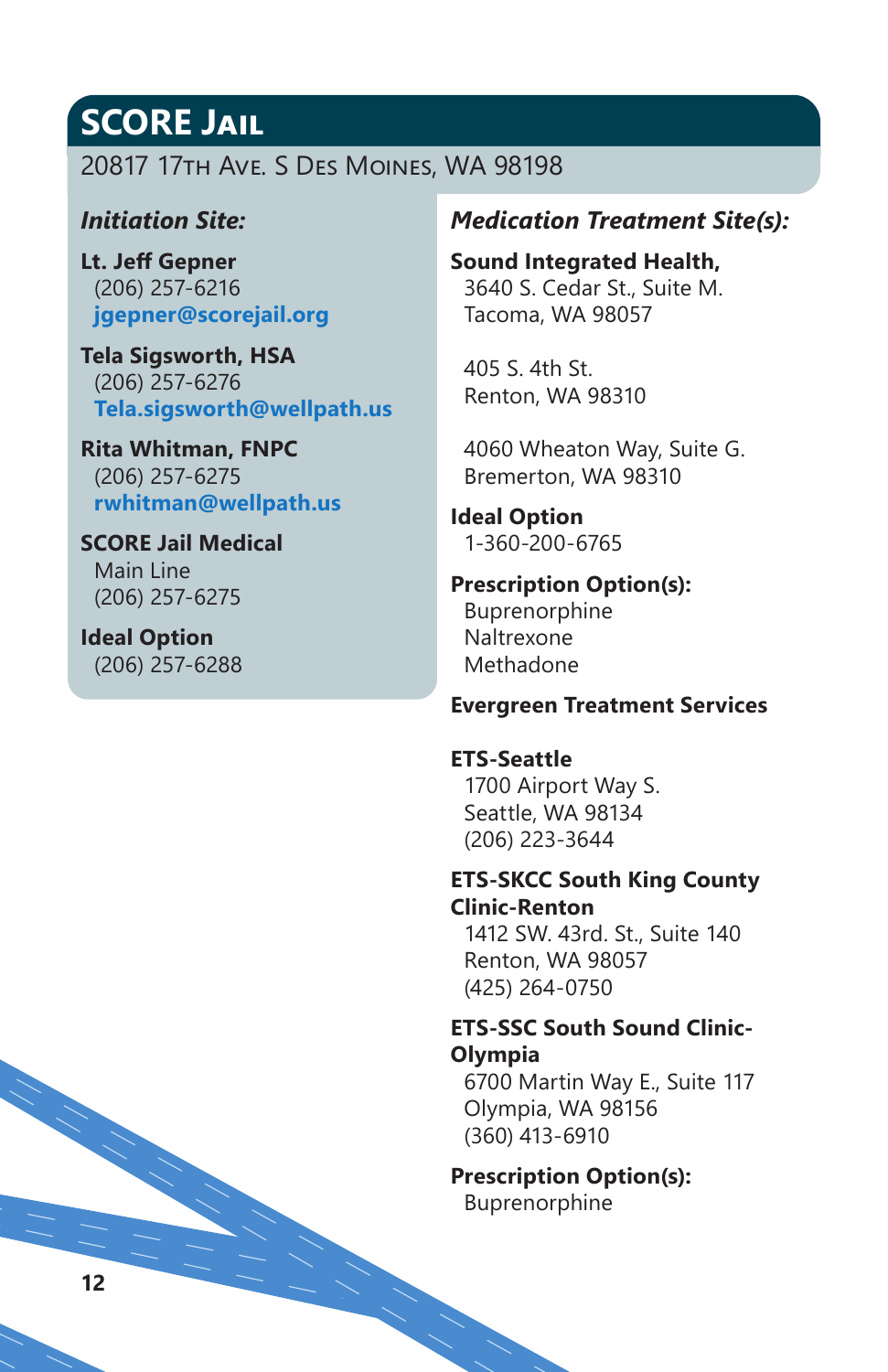# **Summit Pacific Medical Center**

600 E Main St. Elma, WA 98541

### *Initiation Site:*

**Elizabeth Hindbaugh** (360) 346-2346 **[elizabeth.hindbaugh@sp.mc.org](mailto:elizabeth.hindbaugh%40sp.mc.org?subject=)**

**Dr. Shawn Andrews** (360) 346-2222 **[shawna@sp-mc.org](mailto:shawna%40sp-mc.org?subject=)**

### *Medication Treatment Site(s):*

**Summit Pacific Wellness** 600 E Main St.

Elma, WA 98541 (360) 346-2222

#### **Prescription Option(s):**

Buprenorphine Naltrexone

**Northwest Indian Treatment Center**

308 E Young St. Elma, WA 98541 (360) 482-2674

#### **Prescription Option(s):**

Buprenorphine

#### **Lifeline Connections**

311 S. I. St. Aberdeen, WA 98520 (360) 787-9319

### **Prescription Option(s):**

Buprenorphine

#### **Grays Harbor Treatment Solutions**

516 E. 1st. Aberdeen, WA 98520 (360) 743-4610

#### **Prescription Option(s):**

Methadone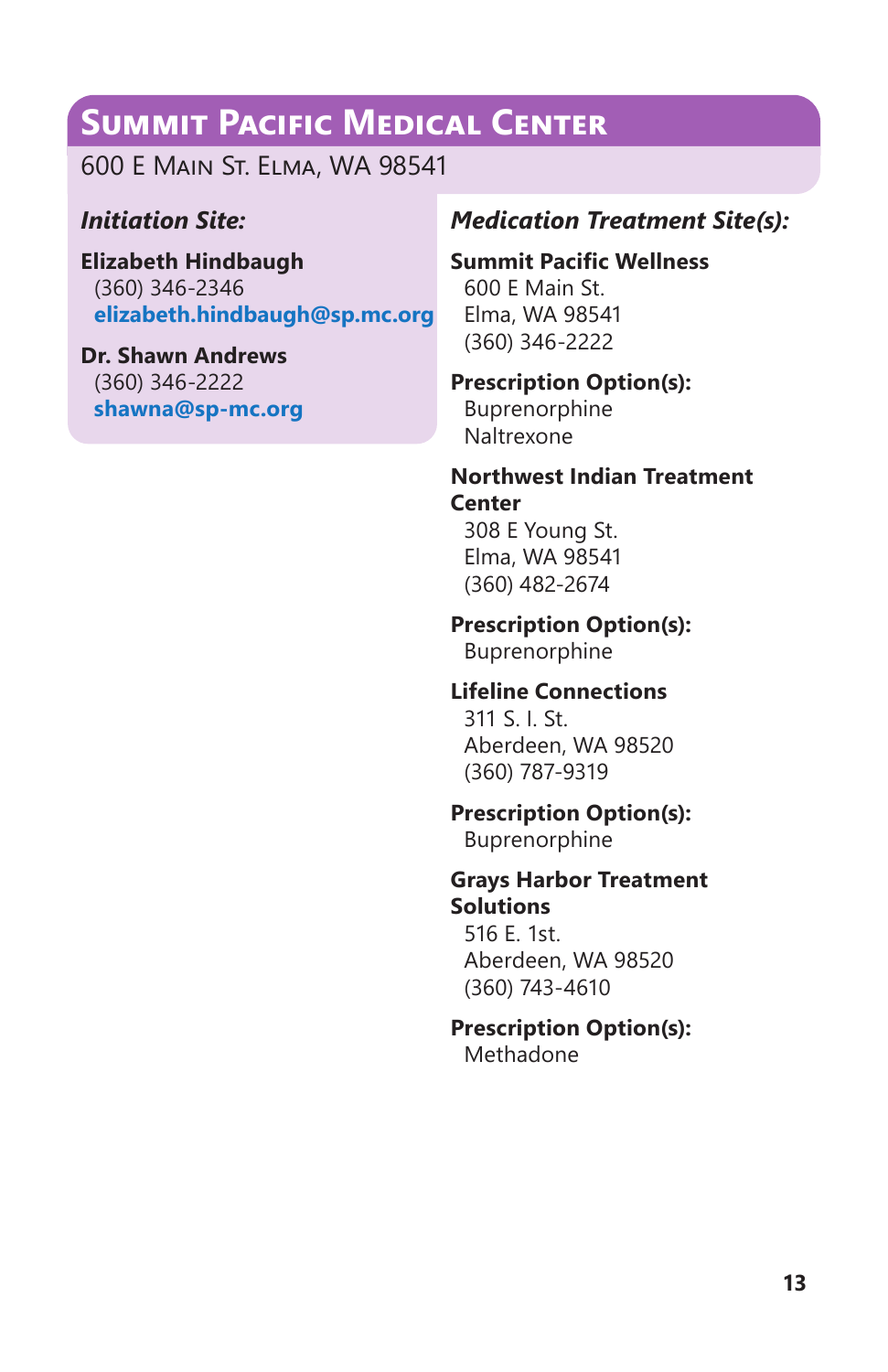# **Swedish Health Services**

21601 76th Ave. W. Edmonds, WA 98026

### *Initiation Site:*

**Huynh Chhor** (206) 708-5988 **[huynh.chhor@swedish.org](mailto:huynh.chhor%40swedish.org?subject=)**

**Julie Phillips** (206) 919-7838 **[julie.phillips@swedish.org](mailto:julie.phillips%40swedish.org?subject=)**

### *Medication Treatment Site(s):*

**Ideal Option**  3624 Colby Ave. B Everett, WA 98201

**Bryce Kelly** (509) 551-1735 **[brycekelly@idealoption.net](mailto:brycekelly%40idealoption.net?subject=)**

**Prescription Option(s):** Buprenorphine

**Ideal Option Mountlake Terrace**  22000 64th Ave. W Ste. 2F Mountlake Terrace, WA 98043

# **Prescription Option(s):**

Buprenorphine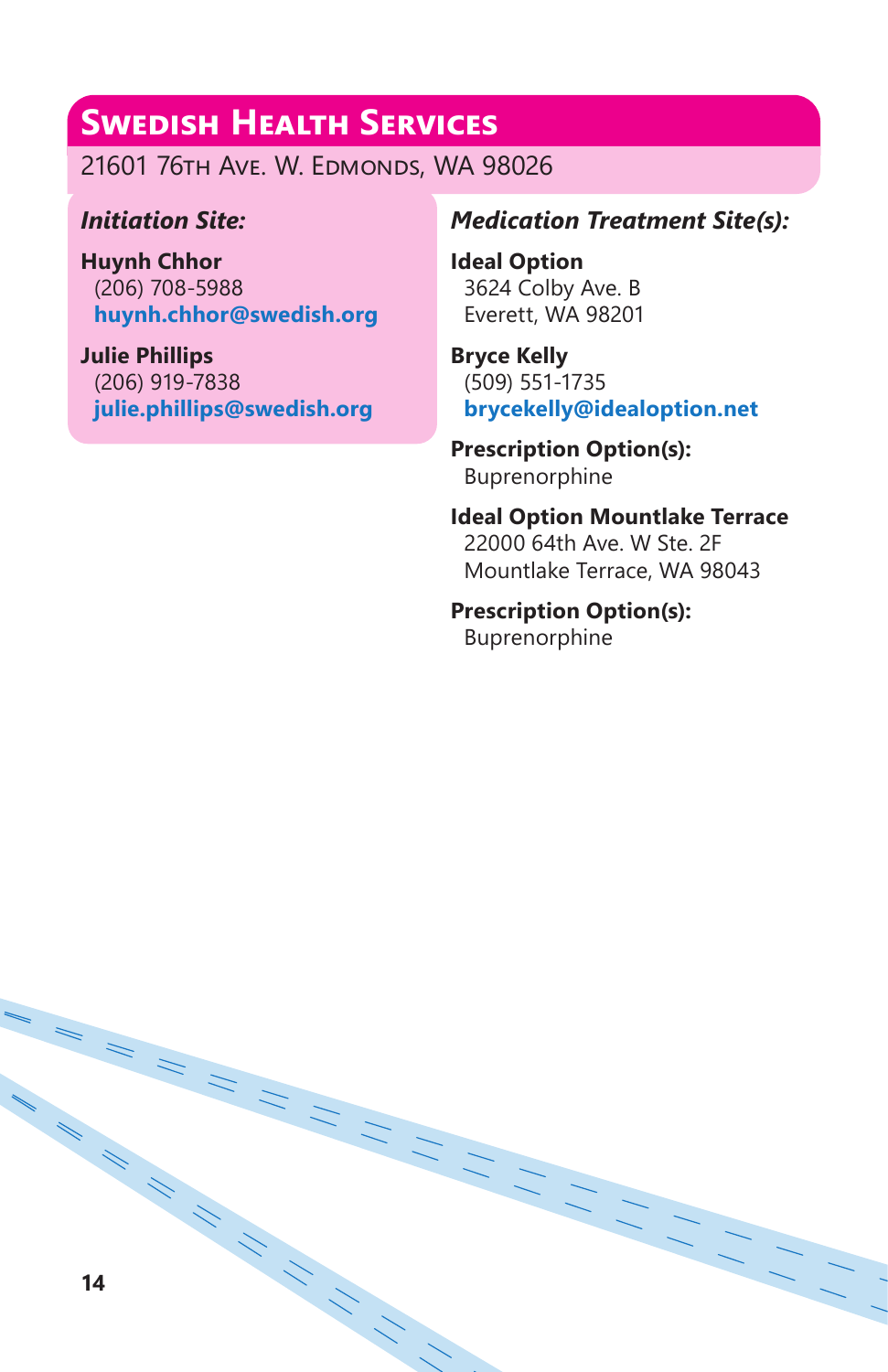# **Tacoma Fire Department**

901 FAWCETT AVE. TACOMA, WA 98402

### *Initiation Site:*

**Laura Morris, TFD Manager** Office: (253) 591-5201 Cell: (253) 250-1263 **[lmorris@cityoftacoma.org](mailto:lmorris%40cityoftacoma.org?subject=)**

**TFD CARES Treatment Unit** (253) 534-8734

# *Medication Treatment Site(s):*

**Rafael Medical Clinic**  3716 Pacific Ave. Ste. E Tacoma, WA 98418 (253) 474-5141

#### **Prescription Option(s):**

Buprenorphine Vivitrol Naltrexone